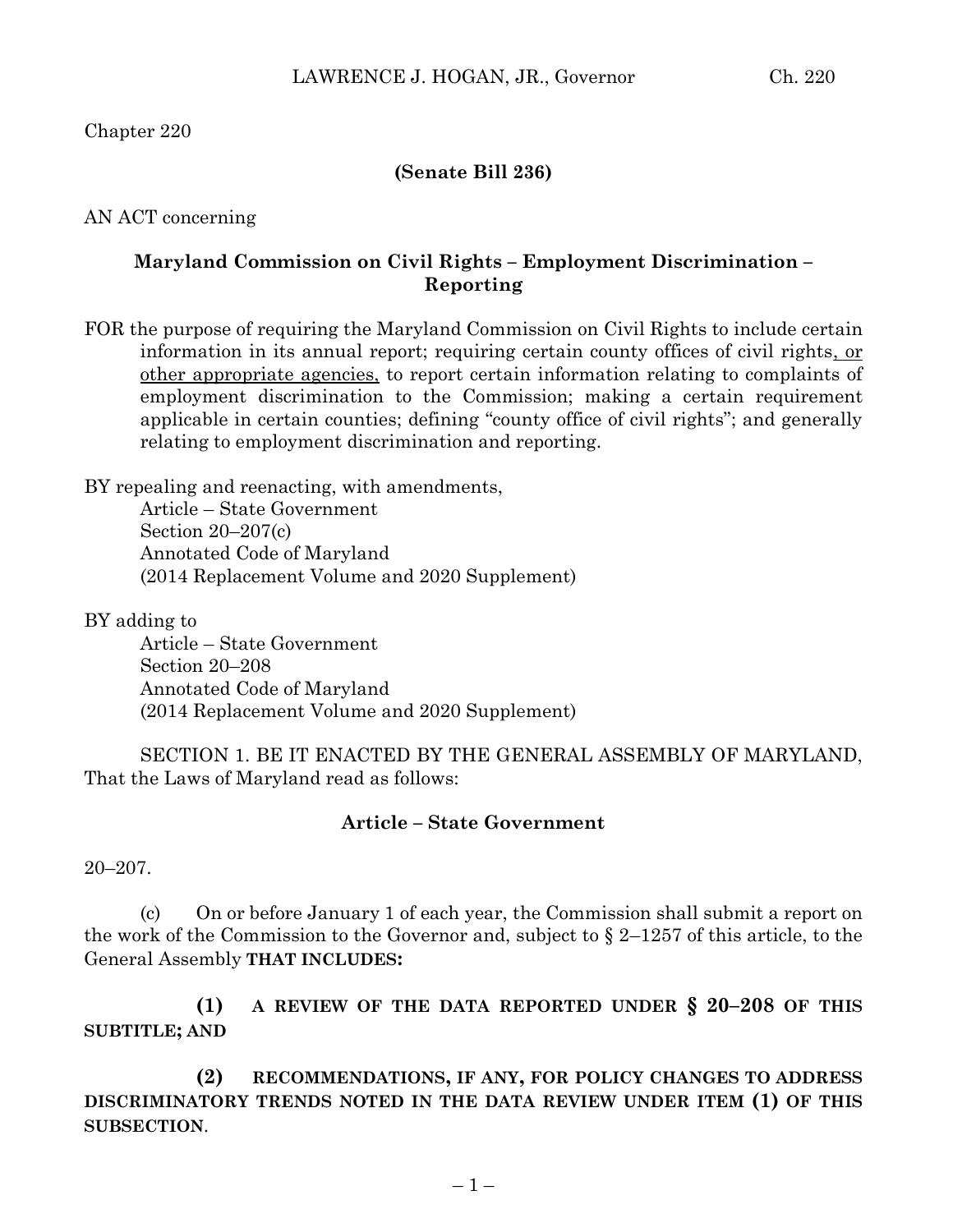#### **20–208.**

**(A) IN THIS SECTION, "COUNTY OFFICE OF CIVIL RIGHTS" MEANS THE COUNTY OFFICE RESPONSIBLE FOR RESPONDING TO COMPLAINTS ALLEGING DISCRIMINATION IN A COUNTY.**

- **(B) THIS SECTION APPLIES ONLY TO:**
	- **(1) ANNE ARUNDEL COUNTY;**
	- **(2) BALTIMORE CITY;**
	- **(3) BALTIMORE COUNTY;**
	- **(4) HOWARD COUNTY;**
	- **(5) MONTGOMERY COUNTY; AND**
	- **(6) PRINCE GEORGE'S COUNTY.**

**(C) ON OR BEFORE OCTOBER 1 EACH YEAR, EACH COUNTY OFFICE OF CIVIL RIGHTS, OR OTHER APPROPRIATE AGENCY, SHALL REPORT THE FOLLOWING INFORMATION TO THE COMMISSION:**

**(1) THE NUMBER OF COMPLAINTS RECEIVED ALLEGING DISCRIMINATION IN EMPLOYMENT; AND**

- **(2) FOR EACH COMPLAINT RECEIVED:**
	- **(I) THE TYPE OF DISCRIMINATION ALLEGED;**
	- **(II) THE CATEGORY OF JOB HELD BY THE COMPLAINANT;**

**(III) WHETHER THE COMPLAINANT IS A PUBLIC SECTOR EMPLOYEE OR A PRIVATE SECTOR EMPLOYEE;**

**(IV) THE COMPLAINANT'S COUNTRY OF ORIGIN; AND**

**(V) WHETHER THE COUNTY OFFICE OF CIVIL RIGHTS APPROPRIATE AGENCY DETERMINED THAT A VIOLATION OCCURRED.**

SECTION 2. AND BE IT FURTHER ENACTED, That this Act shall take effect October 1, 2021.